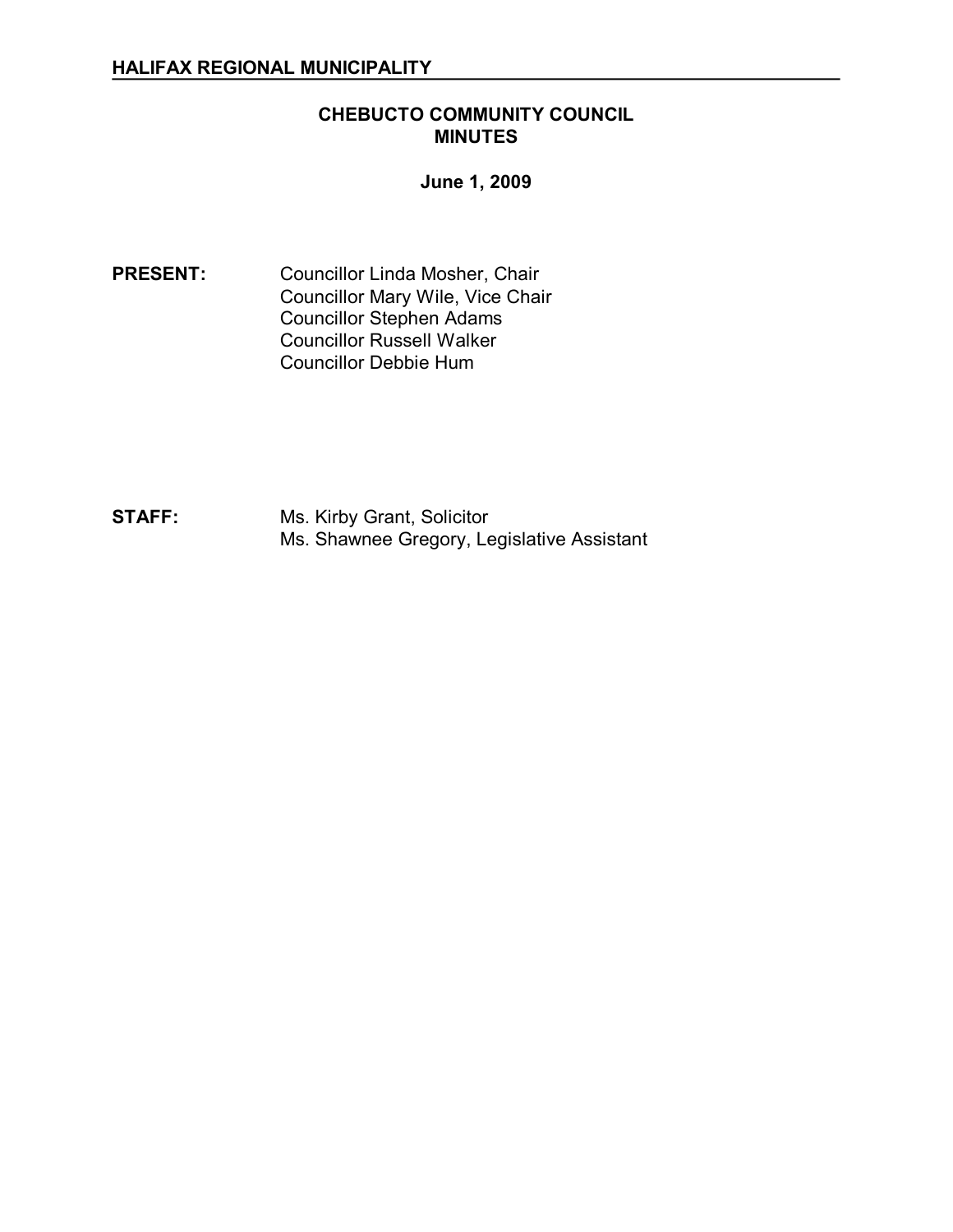# TABLE OF CONTENTS

2

| 1.               |                                                                                                                                                                                                                                                                                                                                                                                                                                          |
|------------------|------------------------------------------------------------------------------------------------------------------------------------------------------------------------------------------------------------------------------------------------------------------------------------------------------------------------------------------------------------------------------------------------------------------------------------------|
| 2.               |                                                                                                                                                                                                                                                                                                                                                                                                                                          |
| 3.               | APPROVAL OF THE ORDER OF BUSINESS AND APPROVAL OF<br><b>ADDITIONS AND DELETIONS</b>                                                                                                                                                                                                                                                                                                                                                      |
| $\overline{4}$ . | BUSINESS ARISING OUT OF THE MINUTES  4<br>4.1<br>4.1.1 Tremont Park Alternate Main Entrance  4<br>4.1.2 Intersection of Herring Cove Road and Purcell's Cove Road 5<br>4.1.3 Seawall Restoration - Regatta Point and Sir Sandford Fleming Park<br>4.1.5 Request to Name the Baseball Diamond at Mainland Common<br>4.1.6 Traffic and Safety Issues on Melody Drive and Skylark Drive 5<br>4.1.7 Cunard Beach Volleyball Court Policies 5 |
| 5.               |                                                                                                                                                                                                                                                                                                                                                                                                                                          |
| 6.               |                                                                                                                                                                                                                                                                                                                                                                                                                                          |
| 7.               |                                                                                                                                                                                                                                                                                                                                                                                                                                          |
| 8.               | 8.1<br>8.1.1 Case 01244: Development Agreement, 91 Purcells Cove<br>8.2                                                                                                                                                                                                                                                                                                                                                                  |
| 9.               | CORRESPONDENCE, PETITIONS AND PRESENTATIONS  7<br>9.1<br>9.2<br>9.3                                                                                                                                                                                                                                                                                                                                                                      |
| 10.              | <b>REPORTS</b><br>10.1<br>10.1.2 Winter Maintenance - Sir Sandford Fleming Park -<br><b>Councillor Mosher</b><br>10.1.3 CN Rail Line - Potential Active Transportation Corridor +                                                                                                                                                                                                                                                        |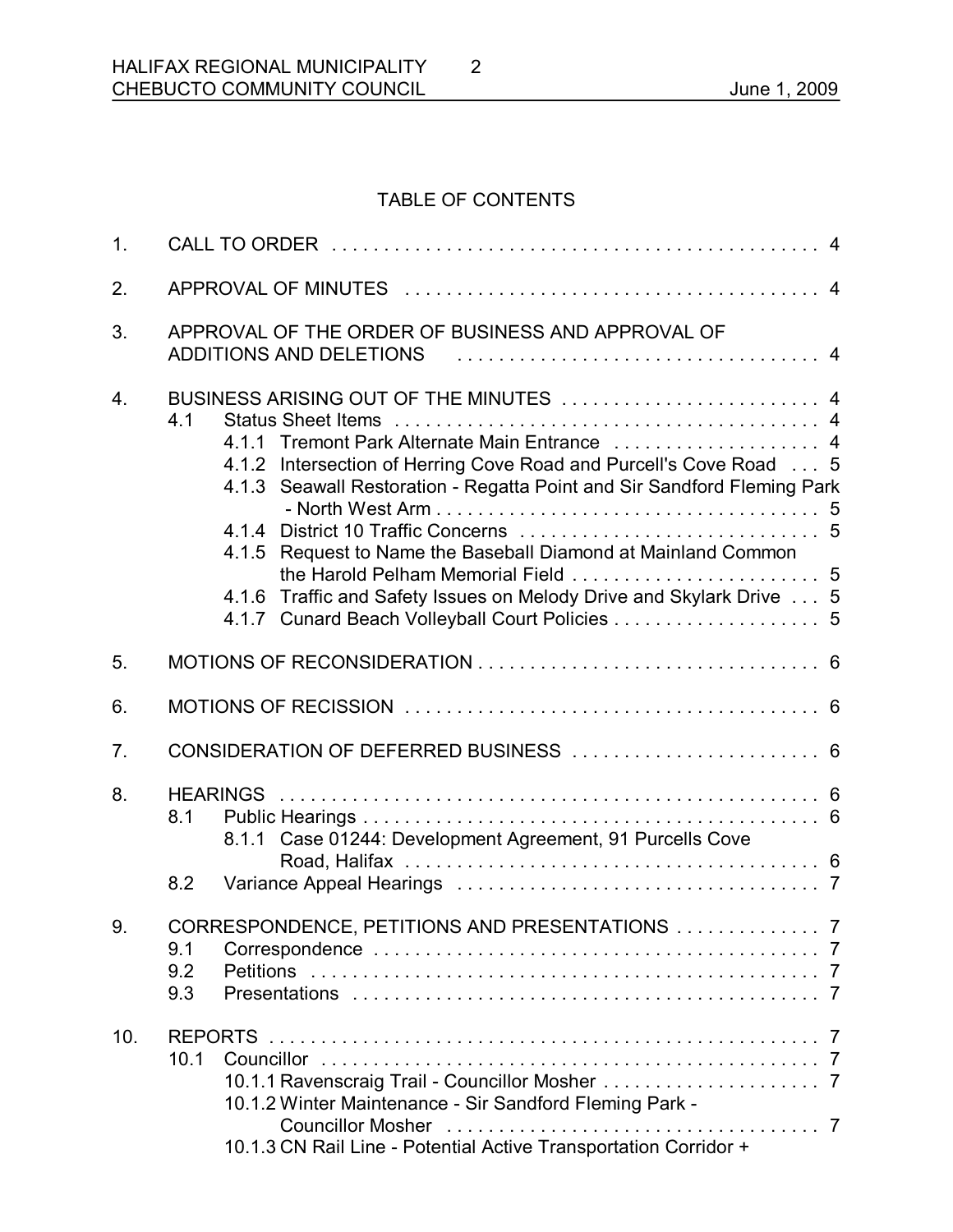|                 | Community Committee - Councillor Mosher 8 |  |
|-----------------|-------------------------------------------|--|
| 11 <sub>1</sub> |                                           |  |
|                 |                                           |  |
| 13.             |                                           |  |
|                 |                                           |  |
| 16.             |                                           |  |
| 17 <sub>1</sub> |                                           |  |

3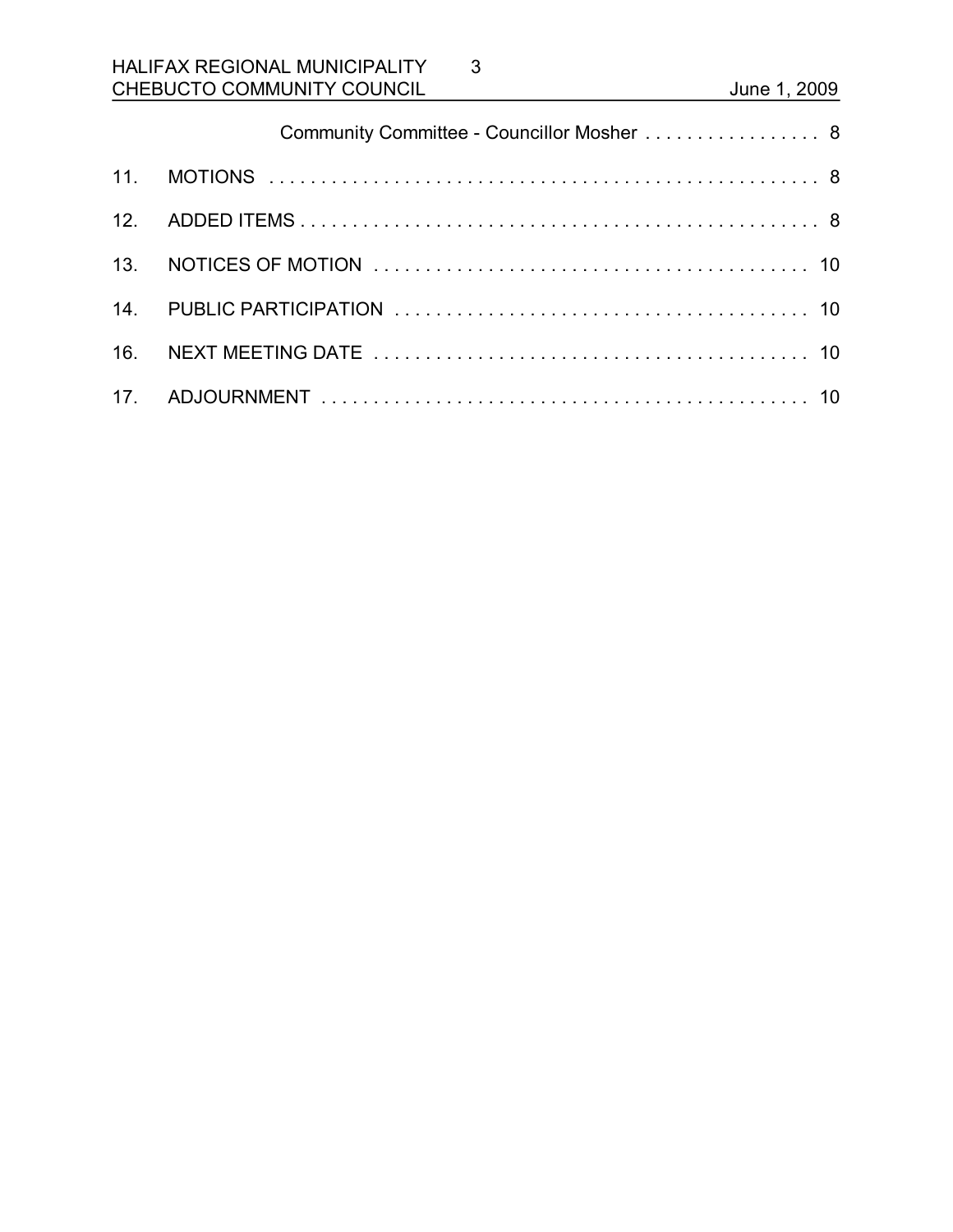# **1. CALL TO ORDER**

The Chair called the meeting to order at 7:04 p.m.

### 2. **APPROVAL OF MINUTES - May 4, 2009**

**MOVED by Councillor Wile, seconded by Councillor Walker, that the minutes of May 4, 2009, be approved as presented. MOTION PUT AND PASSED.** 

## **3. APPROVAL OF THE ORDER OF BUSINESS AND APPROVAL OF ADDITIONS AND DELETIONS**

**MOVED BY Councillor Wile, seconded by Councillor Adams, that Kingsley/Woodsmere Pathway Update on Vote be dealt with as item 12.2.1. MOTION PUT AND PASSED.**

Additions:

- 12.1 Case 01194 Wentworth Development Agreement
- 12.2 Park West School Pathway Councillor Hum
- 12.2.1 Kingsley/Woodsmere Pathway Upgrade Update on Vote Councillor Wile
- 12.3 Case 01234: LUB Amendments re: Child Daycares, Halifax Mainland Information Report
- 12.4 Ferguson's Cove Rezoning Councillor Adams

# **MOVED BY Councillor Walker, seconded by Councillor Hum, that the agenda be approved as amended. MOTION PUT AND PASSED.**

The Chair advised that former Alderman Mr. Walter Nolan had passed away May 29, 2009. She indicated that an official moment of silence would be held in Mr. Nolan's honour at the Regional Council meeting on June 2, 2009. She stated that Mr. Nolan was a community minded person who had worked on many initiatives in his area. The Chair noted that on behalf of Chebucto Community Council, he would be missed.

# **4. BUSINESS ARISING OUT OF THE MINUTES**

# **4.1 Status Sheet Items**

# **4.1.1 Tremont Park Alternate Main Entrance**

Councillor Hum advised that there had been no progress on this issue and indicated that she would like it to remain on the Status Sheet.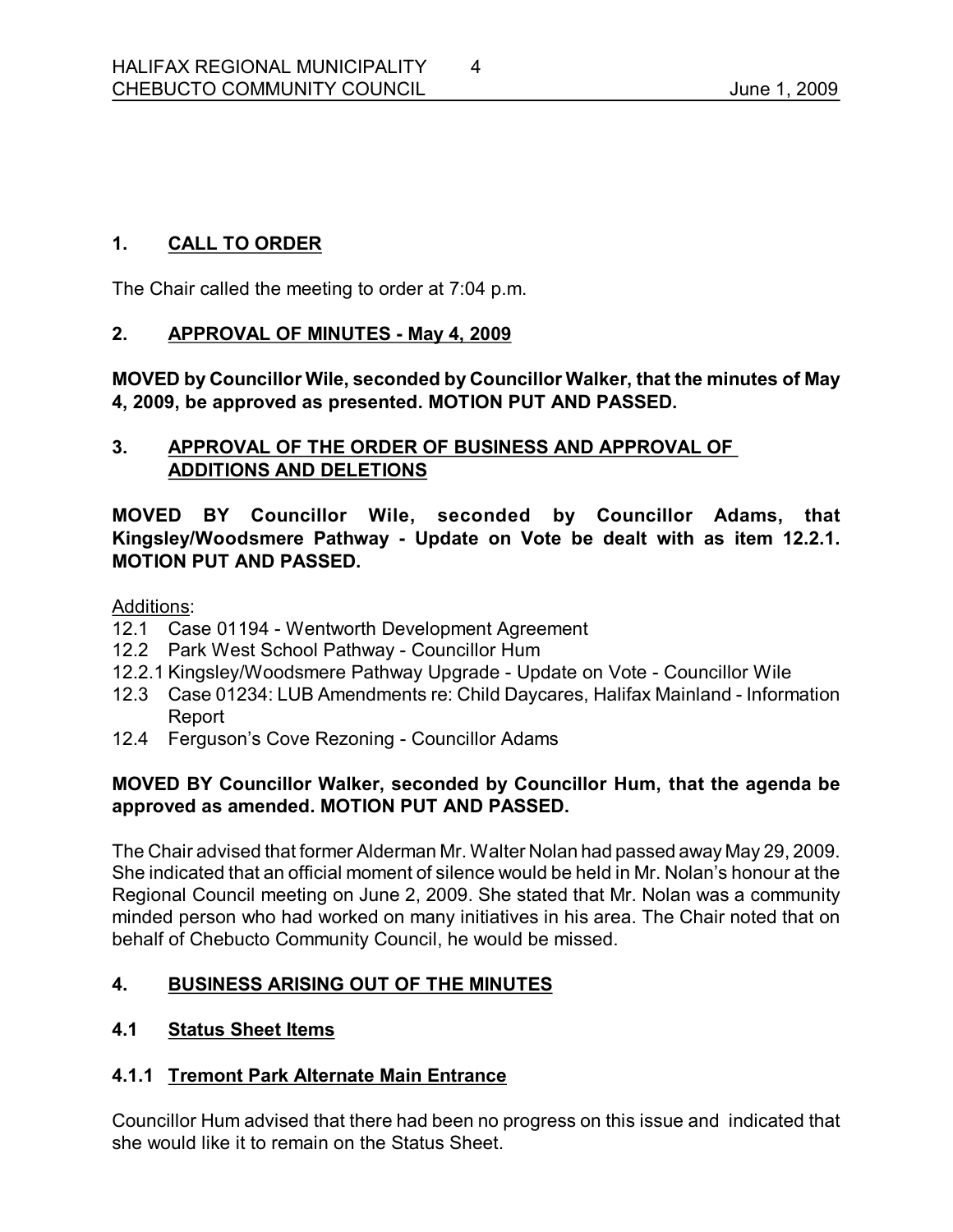## **4.1.2 Intersection of Herring Cove Road and Purcell's Cove Road**

C An information report dated April 21, 2009, was before the Community Council.

5

Councillor Mosher advised that the information report dated April 21, 2009, indicated that the reversing lanes would be taken out and four lights would be installed based on the Regional Plan and Budget Book for 2013.

Councillor Mosher advised that this item could be removed from the Status Sheet.

# **4.1.3 Seawall Restoration Regatta Point and Sir Sandford Fleming Park North West Arm**

C An information report dated April 27, 2009, was before the Community Council.

Councillor Mosher indicated that this item would be going to Regional Council and advised that it could be removed from the Status Sheet.

### **4.1.4 District 10 Traffic Concerns**

Councillor Wile advised that there was no update on this issue and indicated that she would like it to remain on the Status Sheet.

### **4.1.5 Request to Name the Baseball Diamond at Mainland Common the Harold Pelham Memorial Field**

Councillor Mosher advised that this was a long standing issue and requested an official update for the next meeting.

This item will remain on the Status Sheet.

### **4.1.6 Traffic and Safety Issues on Melody Drive and Skylark Drive**

Councillor Hum advised that a town hall meeting regarding this issue had taken place in May; noting that Mr. Alan Taylor, Transportation Planner, and Halifax Regional Police had been in attendance. She indicated that she expected an information report and would like this item to remain on the Status Sheet.

# **4.1.7 Cunard Beach Volleyball Court Policies**

C An information report dated May 1, 2009, was before the Community Council.

The Chair stepped down at 7:11 p.m. Councillor Wile assumed the Chair.

Councillor Mosher advised that she and Councillor Adams had used their District Funds along with funding from the Province to build the Cunard Beach Volleyball Court. She stated that staff had noted in the information report dated May 1, 2009, that it would be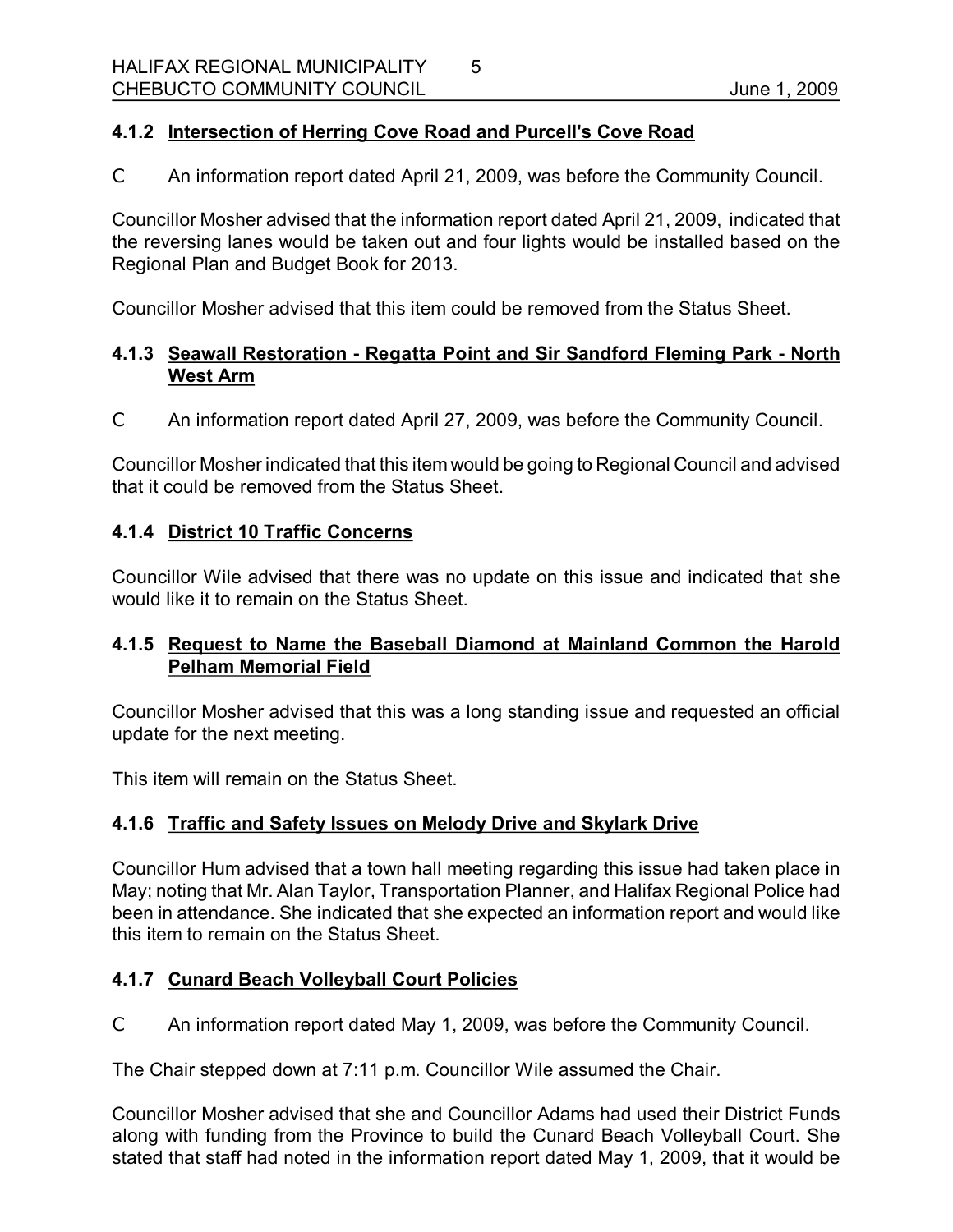contrary to their policy to restrict rentals. Councillor Mosher reaffirmed that the court should still not be rented out as it had not been paid for with HRM funds and she wanted to ensure community access at all times.

Ms. Kirby Grant, Solicitor, advised that the Community Council appeared to be seeking an exemption to the policy which they may have to obtain from Regional Council.

**MOVED BY Councillor Mosher, seconded by Councillor Adams, that Chebucto Community Council forward this matter to Regional Council requesting an exemption for the Cunard Beach Volleyball Court from the principles as set out in the Facility User Fee Schedule in order to ensure use of the Court by the community. MOTION PUT AND PASSED.**

Councillor Mosher assumed the Chair at 7:16 p.m.

### **5. MOTIONS OF RECONSIDERATION NONE**

- **6. MOTIONS OF RECISSION NONE**
- **7. CONSIDERATION OF DEFERRED BUSINESS NONE**
- **8. HEARINGS**
- **8.1 Public Hearings**

### **8.1.1 Case 01244: Development Agreement, 91 Purcells Cove Road, Halifax**

C A report dated April 23, 2009, was before the Community Council.

Ms. Patricia Hughes, Planner, provided the presentation on Case 01244: Development Agreement, 91 Purcells Cove Road, Halifax . She advised that the owners were requesting a conversion from a non conforming commercial use building to a second dwelling; noting that the two unit residential building would be subject to the same requirements as the R2 zone. In closing, she indicated that staff were in favour of the Development Agreement as they felt it was less intensive than a commercial use building.

The Chair reviewed the Rules of Procedure for Public Hearings and called for those wishing to speak for or against Case 01244: Development Agreement, 91 Purcells Cove Road, Halifax.

The Chair called three times for speakers. Hearing none, the following motion was placed:

### **MOVED BY Councillor Adams, seconded by Councillor Walker, that the public hearing be closed. MOTION PUT AND PASSED.**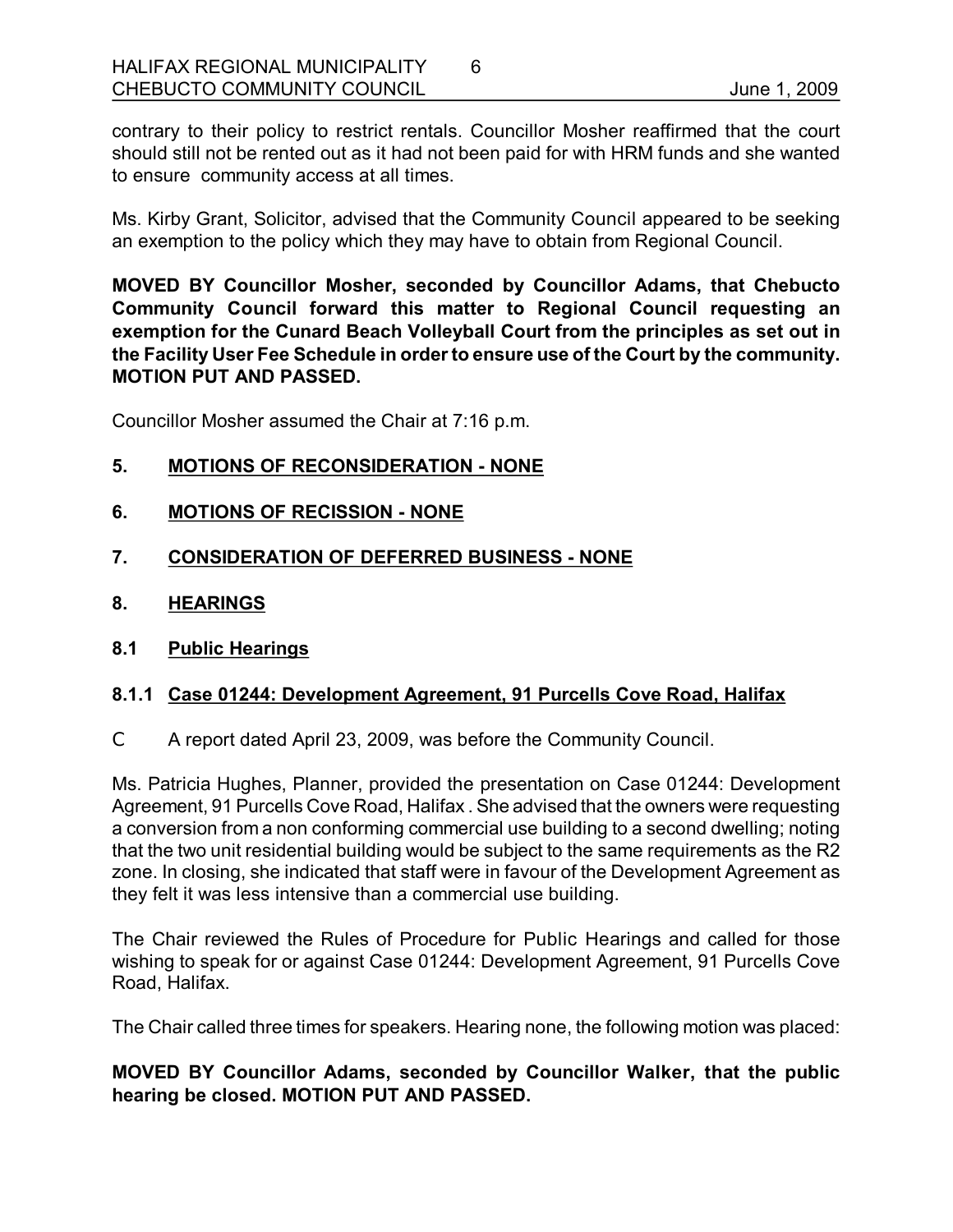**MOVED BY Councillor Adams, seconded by Councillor Walker, that Chebucto Community Council:**

- **1. Approve the proposed development agreement, as contained in Attachment "A" of the report dated April 23, 2009.**
- **2. Require that the proposed development agreement be signed and delivered within120 days, or any extension thereof granted by Council on request of the applicant, from the date of final approval by Council and any other bodies as necessary, whichever is later; otherwise this approval will be void and obligations arising hereunder shall be at an end.**

#### **MOTION PUT AND PASSED.**

- **8.2 Variance Appeal Hearings None**
- **9. CORRESPONDENCE, PETITIONS AND PRESENTATIONS**
- **9.1 Correspondence None**
- **9.2 Petitions None**
- **9.3 Presentations None**
- **10. REPORTS**
- **10.1 Councillor**

### **10.1.1 Ravenscraig Trail Councillor Mosher**

C Correspondence dated May 16, 2009, from the Ravenscraig Community was before the Community Council

The Chair stepped down at 7:20 p.m. Councillor Wile assumed the Chair.

Councillor Mosher advised that there was no money in the Capital Budget for the Ravenscraig Trail this year, however, it had been recommended by staff as a key area. She indicated that she had spoken to Mr. Peter Bigelow, Manager of Real Property Planning, and that his staff was willing to work with residents to build trails in the area. Councillor Mosher stated that she would contribute some of her District Funds for the project. She also advised that Chebucto Community Council had agreed to call the area Ron Butch Hanson Park.

**MOVED BY Councillor Mosher, seconded by Councillor Adams, that Chebucto Community Council request that funding be prioritized forthe Ravenscraig Trail and that staff meet with the community to explore all available options. MOTION PUT AND PASSED.**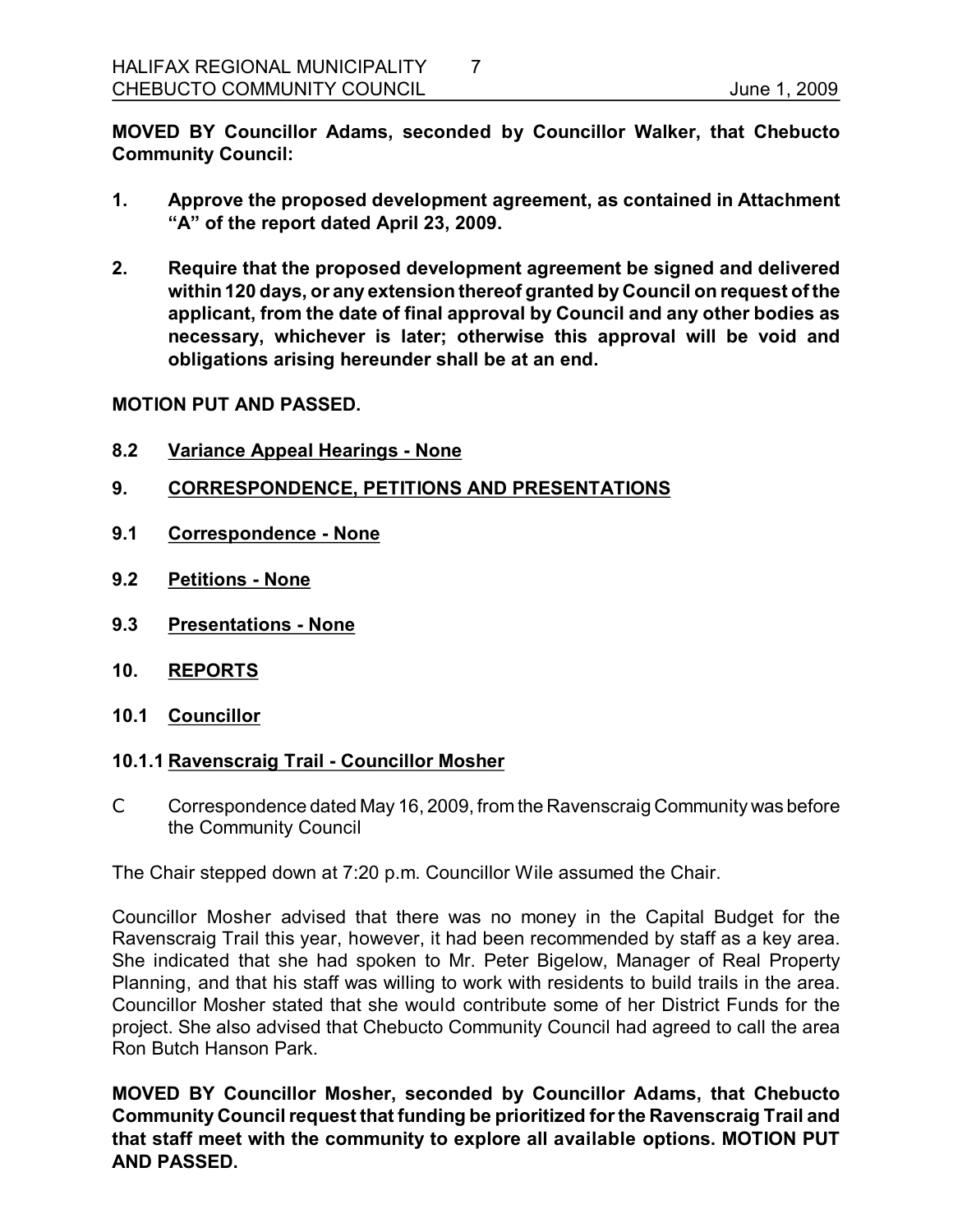## **10.1.2 Winter Maintenance - Sir Sandford Fleming Park - Councillor Mosher**

Councillor Mosher advised that she had received an email from staff indicating that they had looked into this issue many times, however, the trails were not conducive to winter maintenance and the wooden bridges on the Frog Pond loop would not support equipment. She stated that staff would be willing to complete a walk through of the area with her. **MOVED BY Councillor Mosher, seconded by Councillor Walker, that Chebucto Community Council request that staff conduct further research to see if there was some winter maintenance that could be done at Sir Sandford Fleming Park. MOTION PUT AND PASSED.** 

8

### **10.1.3 CN Rail Line Potential Active Transportation Corridor + Community Committee Councillor Mosher**

Councillor Mosher advised that this portion of the CN Rail Line corridor encompassed Districts 10, 15 and 17. She indicated that a public meeting had been held regarding this matter and that it had been proposed that a committee of stakeholders from the 3 Districts as well as the Bayers Lake Business Park be formed.

**MOVED BY Councillor Mosher, seconded by Councillor Walker, that Chebucto Community Council request a staff report regarding the initiation of a Committee of Chebucto Community Council to liaise with the community and staff in reference to the potential CN Rail Line active transportationcorridor. MOTION PUT AND PASSED.**

Councillor Mosher assumed the Chair at 7:26 p.m.

- 11. **MOTIONS NONE**
- **12. ADDED ITEMS**

### **12.1 Case 01194 Wentworth Development Agreement**

C A report dated May 20, 2009, was before the Community Council.

**MOVED BY Councillor Hum, seconded by Councillor Walker, that Chebucto Community Council give Notice of Motion to consider the proposed development agreement presented in Attachment "A" of the report dated May 20, 2009, and schedule a public hearing for July 6, 2009 and first . MOTION PUT AND PASSED.**

Councillor Mosher advised that she had voted against the motion as a result of the date of the public hearing.

### **12.2 Park West School Pathway Upgrade Councillor Hum**

**C A copy of the area rate ballot information sent out to residents was before the Community Council.**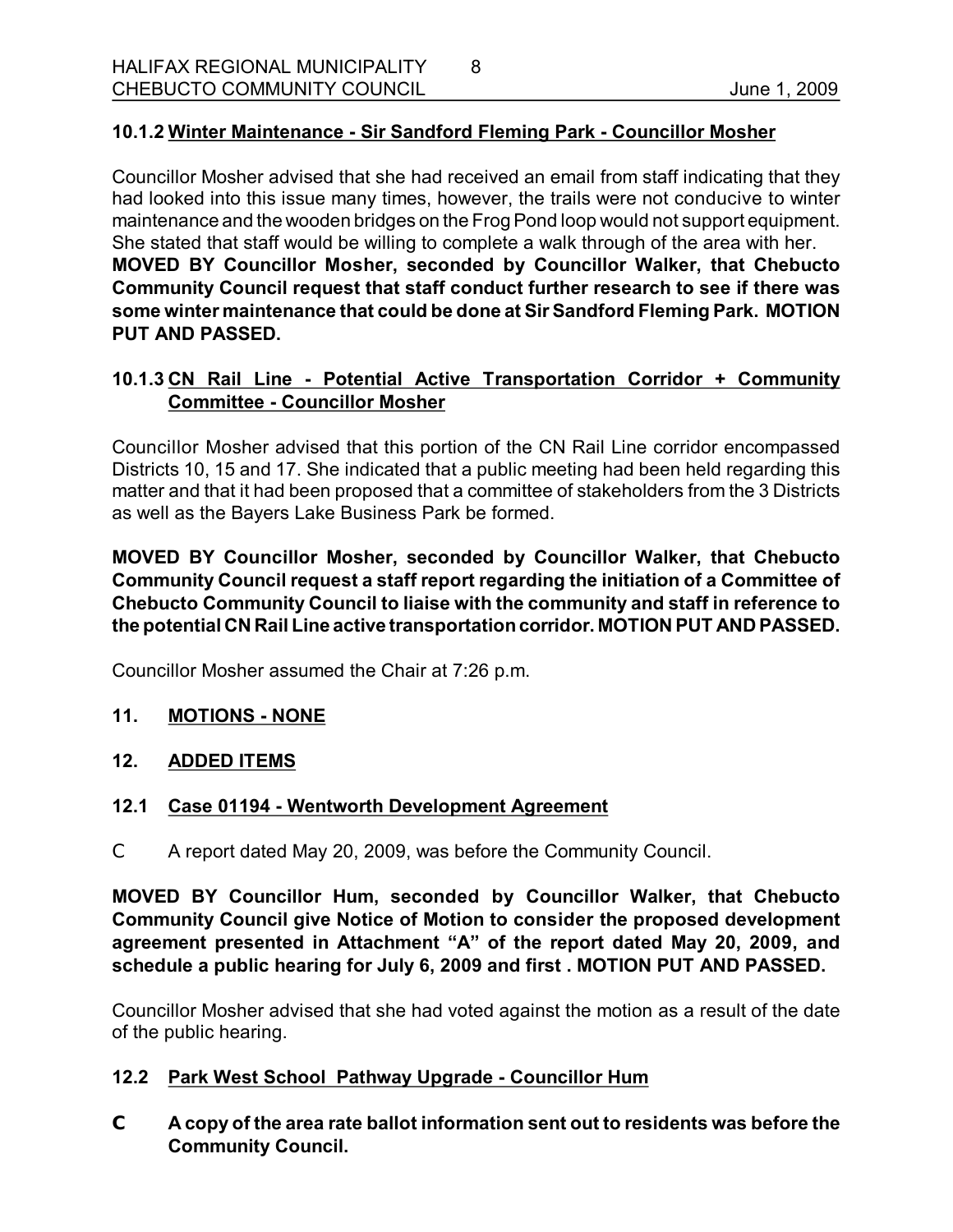Councillor Hum advised that she had received emails and phone calls from residents in District 16 who were concerned as to why they had been petitioned regarding an area rate for the Park West School Pathway upgrade. She requested that the residents of District 16 be removed from the petitioning area no matter what and that they be advised of this via a letter from HRM Finance staff.

Councillor Wile advised that this area rate was for the catchment area of the Park West school zone rather than a municipal district. She noted that the petition did involve some of District 16 which she had not realized initially as Districts 16 and 10 bordered the middle of Farnham Gate Road. Councillor Wile stated that she had checked with legal staff and that the only issue with Councillor Hum's request would be that a new vote would have to be taken at an additional expense as the current one had already been completed.

Councillor Hum indicated that a number of residents who feed into the Grosvenor Wentworth Park School had been petitioned as well. She stated that she objected to residents of District 16 being petitioned without her knowledge or approval and would question the legality of the process if need be.

Ms. Kirby Grant, Solicitor, advised that she would require further background information regarding the matter prior to giving her legal opinion.

**MOVED BY Councillor Hum, seconded by Councillor Walker, that an official written legal opinion be sought regarding this issue as it relates to the resident's of District 16 and the area rate process. MOTION PUT AND PASSED.** 

# **12.2.1 Kingsley/Woodsmere Pathway Update on Vote Councillor Wile**

Councillor Wile indicated that she wished to announce the result of the vote as of June 1, 2009, regarding the area rate petition for the Park West School pathway upgrade. She advised that 345 ballots had been completed out of a total of 1993 and that there had been 190 votes in favour of the area rate and 236 against.

### **MOVED BY Councillor Wile, seconded by Councillor Walker, that the Kingsley/Woodsmere Pathway not be paid for by an area rate.**

On a point of order, Councillor Hum stated that she was still seeking clarification on the petioning process.

The Chair advised Councillor Hum that her previous motion would still go forward.

### **MOTION PUT AND PASSED.**

# **12.3 Case 01234: LUB Amendments re: Child Daycares, Halifax Mainland Information Report**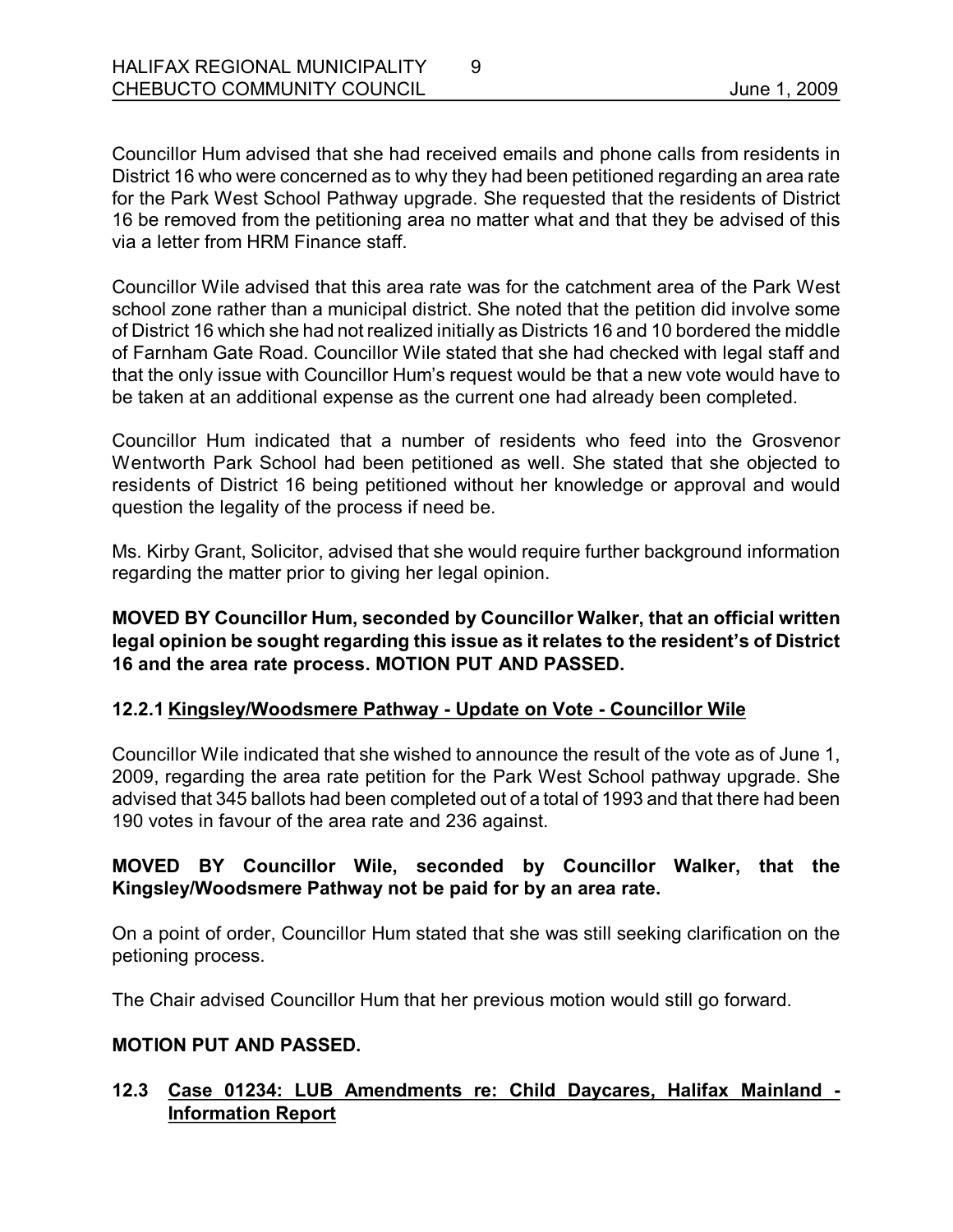**C Aninformationreport dated May 25, 2009, was before the CommunityCouncil.** 

**MOVED BY Councillor Walker, seconded by Councillor Hum, that Chebucto Community Council table the information report dated May 25, 2009. MOTION PUT AND PASSED.** 

# **12.4 Ferguson's Cove Rezoning**

Councillor Adams advised that the land in Ferguson's Cove was currently protected and zoning for the area was satisfactory. He requested that appropriate staff be informed.

# 13. NOTICES OF MOTION - NONE

# **14. PUBLIC PARTICIPATION**

**Ms. Kelly Greenwood**, Berkshire Close, advised that residents in her area had entered into the area rate process for the Park West School pathway upgrade at Councillor Wile's suggestion as they believed that it was the only option for winter maintenance. Ms. Greenwood stated that the process made it clear that area rates were not popular. She requested that Councillor Wile continue her financial commitment so work could be started even if it was in stages and investigate less expensive ways for gravel winter maintenance on the path. Ms. Greenwood requested Councillor Wile's support of the committee's work as an advisor as they were interested in reaching out to community stakeholders and believed it would be easier with Councillor Wile's support. In closing, Ms. Greenwood requested that Chebucto Community Council move a motion that the matter be added to the Active Transportation Advisory Committee agenda for their review and follow up.

## **MOVED BY Councillor Hum, seconded by Councillor Wile, that the matter regarding requested infrastructure improvements, upgrades and winter maintenance of the Kingsley/Woodsmere Pathway be forwarded to the Active Transportation Advisory Committee for a report. MOTION PUT AND PASSED.**

**Ms. Wendy MacDonald**, Warwick Lane, advised that she had received the area rate ballot for the Park West School pathway upgrade and upon completing a walkabout she was disappointed with the schoolyard and property that HRM shared with the school. She stated that the community field at the school was not up to the status of an HRM playing field and what residents had been left with regarding the construction of the school was not up to their normal standards. Regarding the construction of the Canada Games Centre, Ms. MacDonald indicated that residents had been advised that all excavation and blasting of swimming pools had been completed as of May 1, 2009, however, major blasts were still taking place.

# **16. NEXT MEETING DATE**